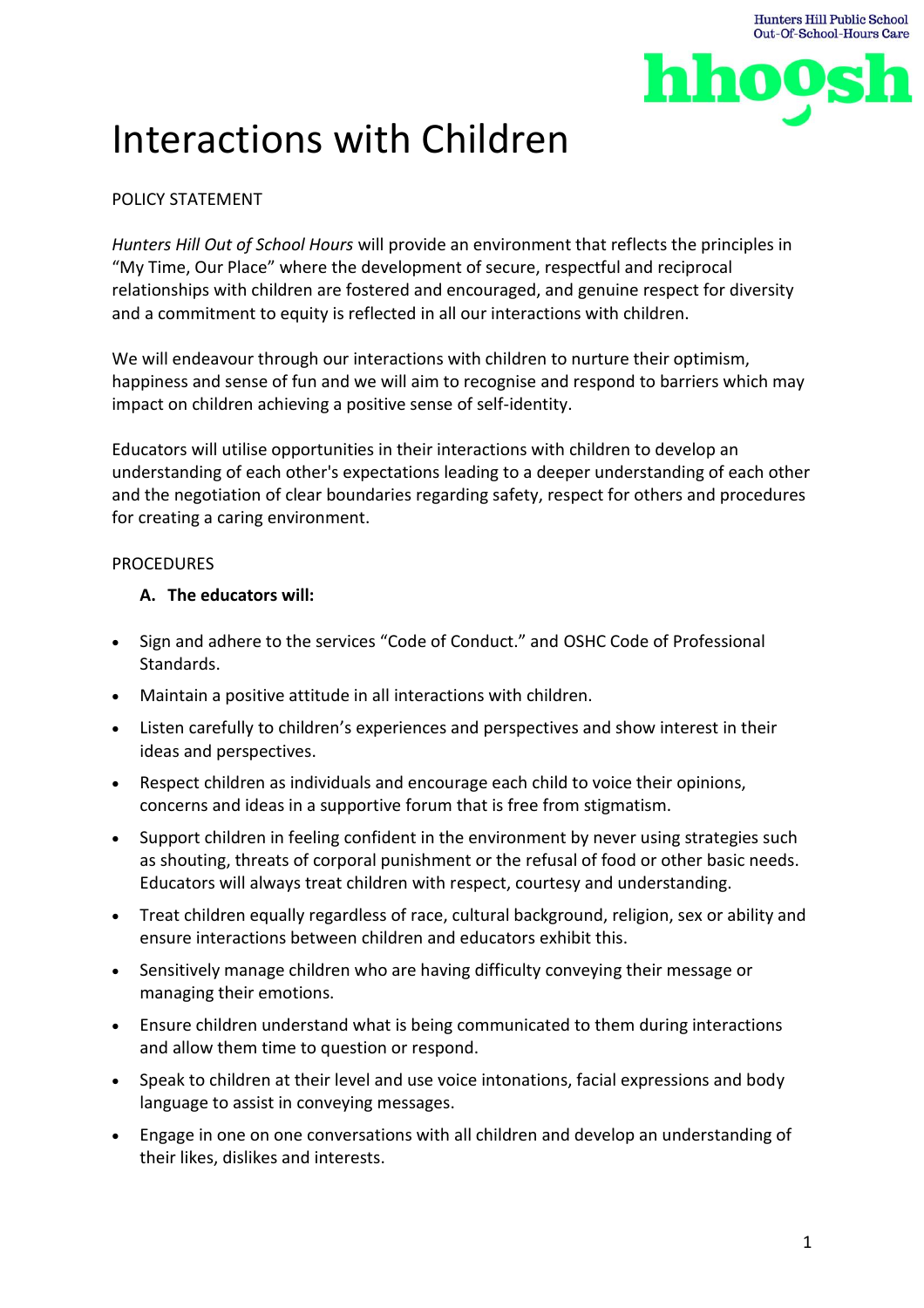

- Collaborate with children regarding the daily routines and practices within the service, including programming of experiences to meet their individual needs, interests and abilities.
- Organise environments and spaces that promote small and large group interactions and meaningful play and leisure.
- Collaborate with children to develop a set of rules or boundaries to guide their behaviour in the service and discuss clear expectations and consequences of inappropriate behaviours.
- Keep rules simple and only have a small number of concise rules that children understand, focusing on appreciating and caring for each other and the environment. All staff, families and children will be made aware of the rules and the expected consequences. The rules will be displayed.
- Ensure that all educators enforce the rules and consequences consistently at all times. Consequences will be relevant to the situation and never demeaning.
- Follow up all issues that arise by discussing the situation with the child and strategising for better solutions in future issues.
- Collaborate with family members and schools regarding appropriate behaviour management practices to ensure there is a consistent approach.
- Be supported by management to access professional development and resources related to positive behaviour management and include this in professional development planning.
- Act as a positive role model for appropriate and expected behaviours in the service being mindful of respectful language and tone.
- Encourage and reward acceptable behaviour by giving praise and positive feedback to children as often as possible.
- Focus on the behaviours being displayed and not the child displaying them.
- Assist children in developing self-discipline skills and regulating their behaviours by using simple conflict resolution skills, building self-reliance and self-esteem, role modelling and positive direction.
- Provide children with opportunities to interact and develop respectful and positive relationships with each other, educators and visitors to the service.
- Ensure that appropriate physical contact is maintained in regards to comforting children, application of first aid, safety provisions such as holding hands and maintaining respectful bodily space.
- Identify when interactions with a child are not appropriate and refer to the services 'Providing a Child Safe Environment' policy to address these concerns.
- Maintain defined boundaries in regards to appropriate behaviour with children and engagement with their families.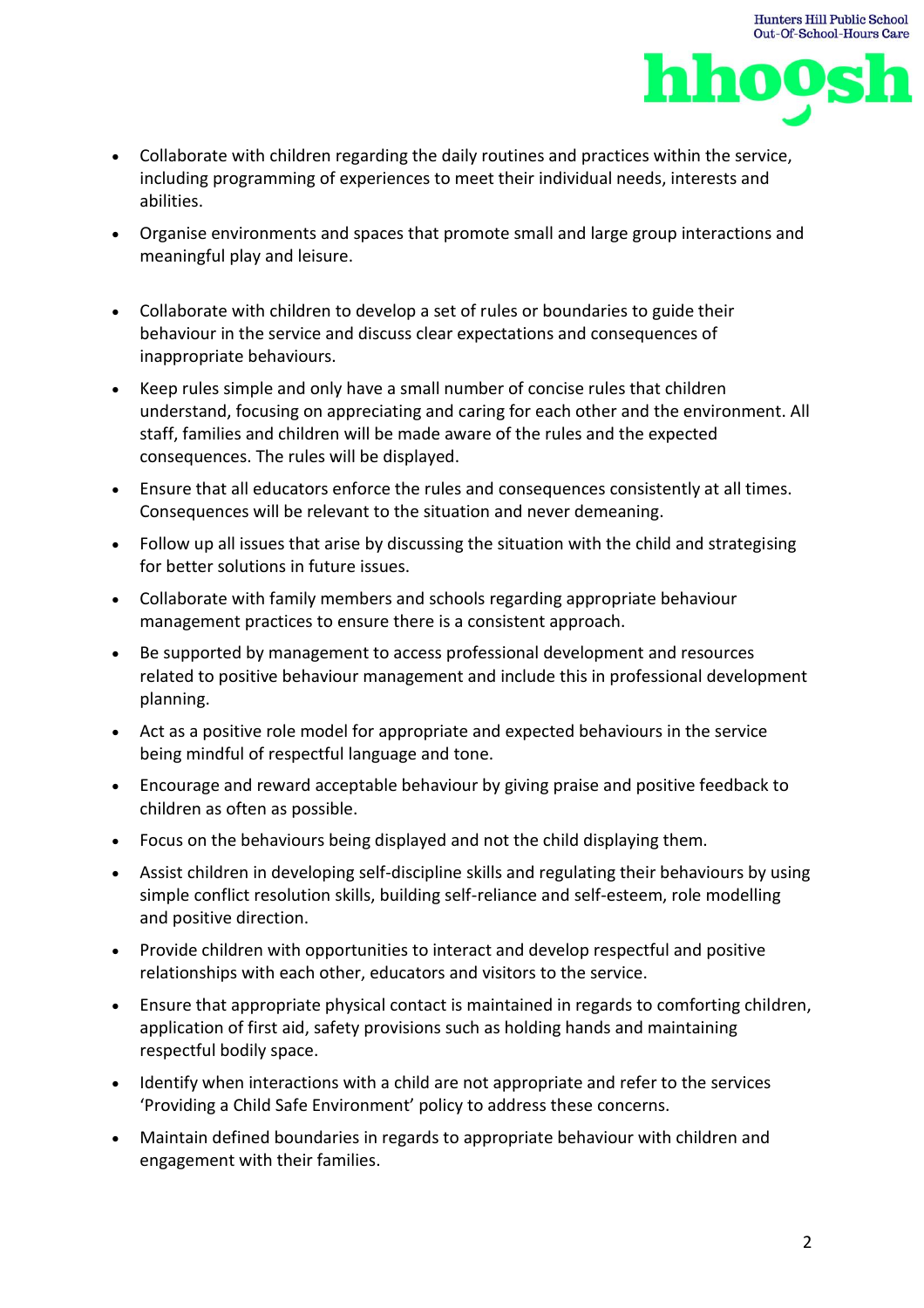



### **B. The children will:**

- Be treated with respect, courtesy and understanding regardless of race, cultural background, religion, sex or ability.
- Be encouraged to listen to others respect, courtesy and understanding regardless of race, cultural background, religion, sex or ability.
- Be encouraged to share humour and express themselves in a variety of ways.
- Practice strategies for problem-solving, debating, negotiating and interacting with others appropriately with the guidance of educators.
- Have opportunities to use and share their home language with other children and educators
- Collaborate with staff in developing service routines and procedures, including rules and boundaries and any consequences.
- Encourage their peers to adhere to the rules and expectations.
- Participate in experiences that will build relationships and promote interactions between each other, educators and visitors to the service.
- Assist educators in developing programs and routines for the service that reflect their individual needs, interests and abilities.
- Have their need for solitude or quiet time supported and respected by educators and children
- Develop an understanding of the choices they make and the responsibility they have to manage their behaviours in conjunction with educators.